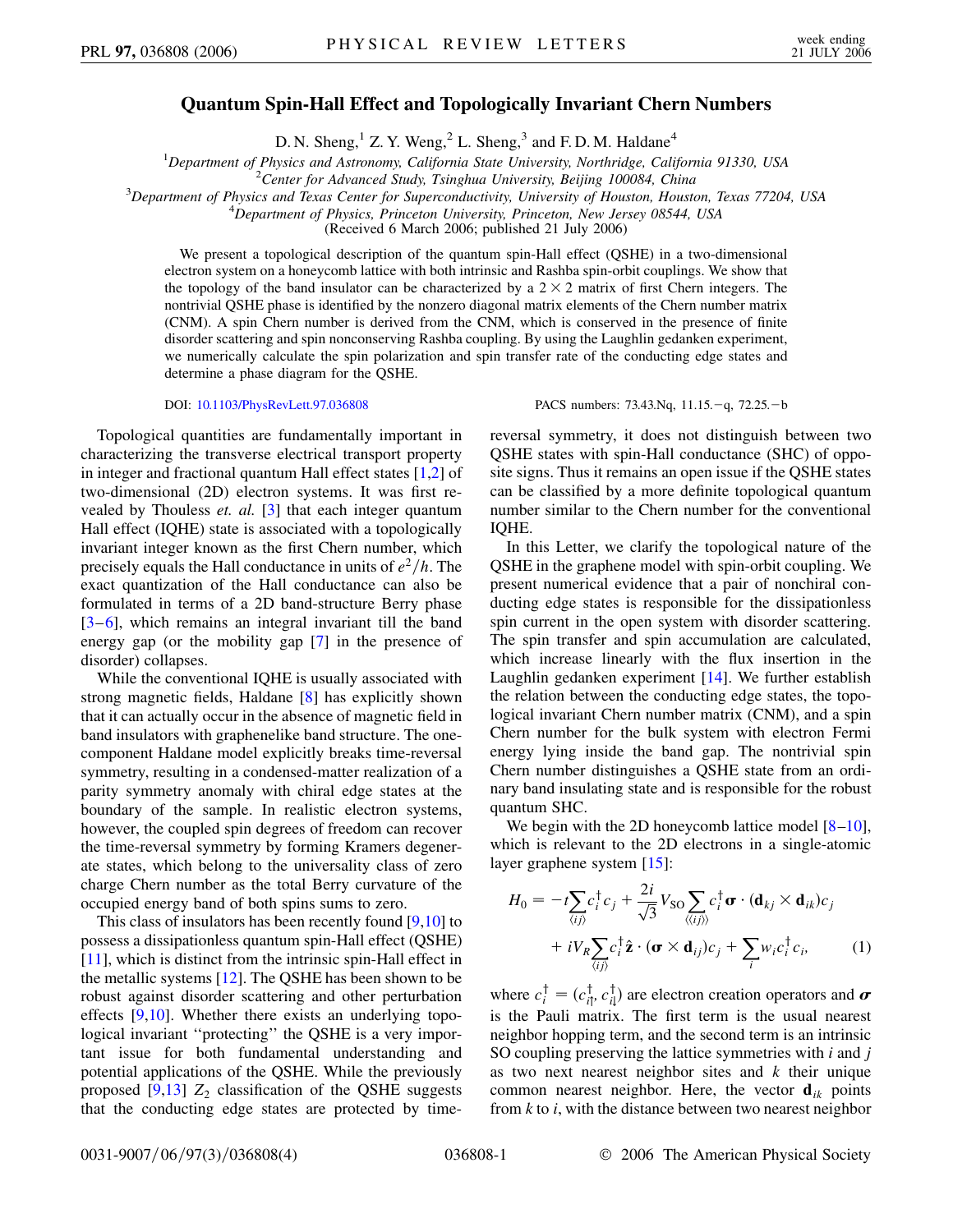sites taken to be unity. The third term stands for the Rashba SO coupling with strength  $V_R$ , and the last term represents an on-site random disorder with strength  $|w_i| \leq W/2$ .

In the absence of the Rashba SO coupling  $V_R = 0$ , the model Eq. [\(1](#page-0-0)) reduces to a two-component Haldane model [\[8\]](#page-3-5), which exhibits a quantized SHC  $\sigma_{sH} = \pm 2 \frac{e}{4\pi}$  with sign depending on the sign of  $V_{\text{SO}}$ . In the following, we will perform systematic numerical simulations designed to reveal the topological characteristics of such a nontrivial band insulator in the general case of finite  $V_R$  with disorder scattering.

*Gauge experiment and edge states free from backward scattering.—*Let us first study a rectangular geometry of a honeycomb lattice consisting of  $N_{y}$  zigzag chains with  $N_{x}$ atom sites on each chain. A twisted boundary condition is imposed  $[16]$  $[16]$  in the  $\hat{y}$  direction, and an open boundary condition is used in the  $\hat{x}$  direction. Since the boundary phase  $\theta$ <sub>y</sub> does not depend on spin, the system is also equivalent to a cylindric geometry threaded by a flux  $\Phi =$  $\theta$ <sub>y</sub>  $\frac{\partial y}{2\pi}$  in the axial direction ( $\hat{\mathbf{x}}$  direction), similar to that used in the Laughlin gedanken experiment [[14](#page-3-11)] for IQHE.

We find that some new states emerge within the bulk energy gap  $-0.1t < E_m < 0.2t$  with the density of states much smaller than that of the bulk states outside the energy gap. These midgap states can be identified as edge states with their wave functions localized within a few lattice constants at the two open boundaries in the **x**^ direction and extended along the  $\hat{y}$  direction. The edge states continuously evolve and cross each other with increasing  $\theta$ <sub>y</sub> as shown in Fig. [1](#page-1-0) for  $V_{\text{SO}} = 0.05t$ ,  $V_R = 0.05t$ ,  $W = 1.0t$ , and system size  $N = N_x \times N_y = 480 \times 240$ . Similar to IQHE, the level crossing of the edge states in Fig. [1](#page-1-0) clearly demonstrates the absence of backward scattering, and thus each state will not simply evolve back to its original state after the insertion of one flux quantum  $\Phi = 1$  (or  $\theta_y =$  $2\pi$ ), which leads to an adiabatic transverse transport of spins from one edge to the other  $[16]$  $[16]$  $[16]$ . For a Fermi energy  $E_f$  inside the band gap, as indicated by the dashed line in Fig. [1](#page-1-0), there is always a pair of edge states crossing the  $E_f$ 

<span id="page-1-0"></span>

FIG. 1. The evolution of edge levels inside the bulk gap with twist boundary phase  $\theta_y$  in a cylindric 2D sample of  $N = 480 \times$ 240,  $V_{SO} = 0.05t$ ,  $V_R = 0.05t$ , and  $W = 1.0t$ .

line and evolving out of the Fermi sea. It can be identified in the real space as moving oppositely, either from the left edge to the right one or vice versa, and thus it does not contribute to a net transverse electric charge transport.

*Robust spin polarization carried by the edge states.—* We then explicitly compute the spin polarization  $P_m^z =$  $\frac{\hbar}{2}$   $\langle m | \sum_i c_i^+ \sigma^z c_i | m \rangle$  along the **2** direction with  $|m \rangle$  as the *m*th single-particle eigenstate. Spin polarizations along the **x**^ and  $\hat{y}$  directions are found to be much smaller. At  $\theta_y = 0$ , all the eigenstates form Kramers degenerate pairs, and each pair carries totally zero spin due to time-reversal symmetry. We find that upon insertion of the flux ( $\theta$ <sup>v</sup>  $\neq$  0), a nonzero spin polarization is quickly developed for each edge state. Figure [2](#page-1-1) shows the spin polarization of each eigenstate as a function of eigenenergy  $E_m$  at  $\theta_y = 2\pi/48$ . The spin polarization is finite only for the edge states within the energy gap and insensitive to disorder configurations and sample sizes, as all the data points nicely collapse together. We find that  $P_m^z$  is mainly affected by the Rashba coupling  $V_R$  and decreases monotonically with increasing  $V_R$ .

*Spin transfer rate and phase diagram.—*Now we can determine the spin transfer by the edge states with the adiabatic insertion of the flux. There is always a pair of states crossing the  $E_f = 0$  line from below, as shown in Fig. [1](#page-1-0). One state carries a positive  $P_m^z$ , which moves to the right edge of the sample, and the other with negative  $P_m^z$ moves to the left edge, as determined from the wave functions. Thus after the insertion of one flux quantum  $(\theta_y = 0 \rightarrow 2\pi)$ , a net spin transfer occurs, which results in spin accumulations at the two open edges of the sample. We can determine the average spin transfer rate  $\gamma$  by using the relation  $\gamma = \frac{\Delta \langle S^z \rangle_{\text{edge}}}{\Delta \Phi}$  $\frac{S^2/\text{edge}}{\Delta \Phi} = \langle S_z \rangle_{\text{edge}}|_{\theta=2\pi} - \langle S_z \rangle_{\text{edge}}|_{\theta=0}$ with  $\langle S^z \rangle_{\text{edge}} = \sum_m P_m^z$ , where the summation runs over only the edge states at the right edge. As shown in Fig.  $3(a)$ , the spin transfer rate remains about 1.8 (in units of  $\frac{e}{4\pi}$ ) till a critical disorder strength  $W_c \sim 2.4t$  is reached,

<span id="page-1-1"></span>

FIG. 2 (color online). Spin polarization  $P_m^z$  defined in the text (in units of  $\hbar/2$ ) as a function of eigenenergy  $E_m$  for two random disorder configurations (we have checked over 100 configurations) of strength  $W = 1.0t$  at different system sizes  $N = 120 \times$ 120–480  $\times$  480 (with  $N_x = N_y = L$ ).  $V_{\text{SO}}$  and  $V_R$  are the same as in Fig. [1](#page-1-0).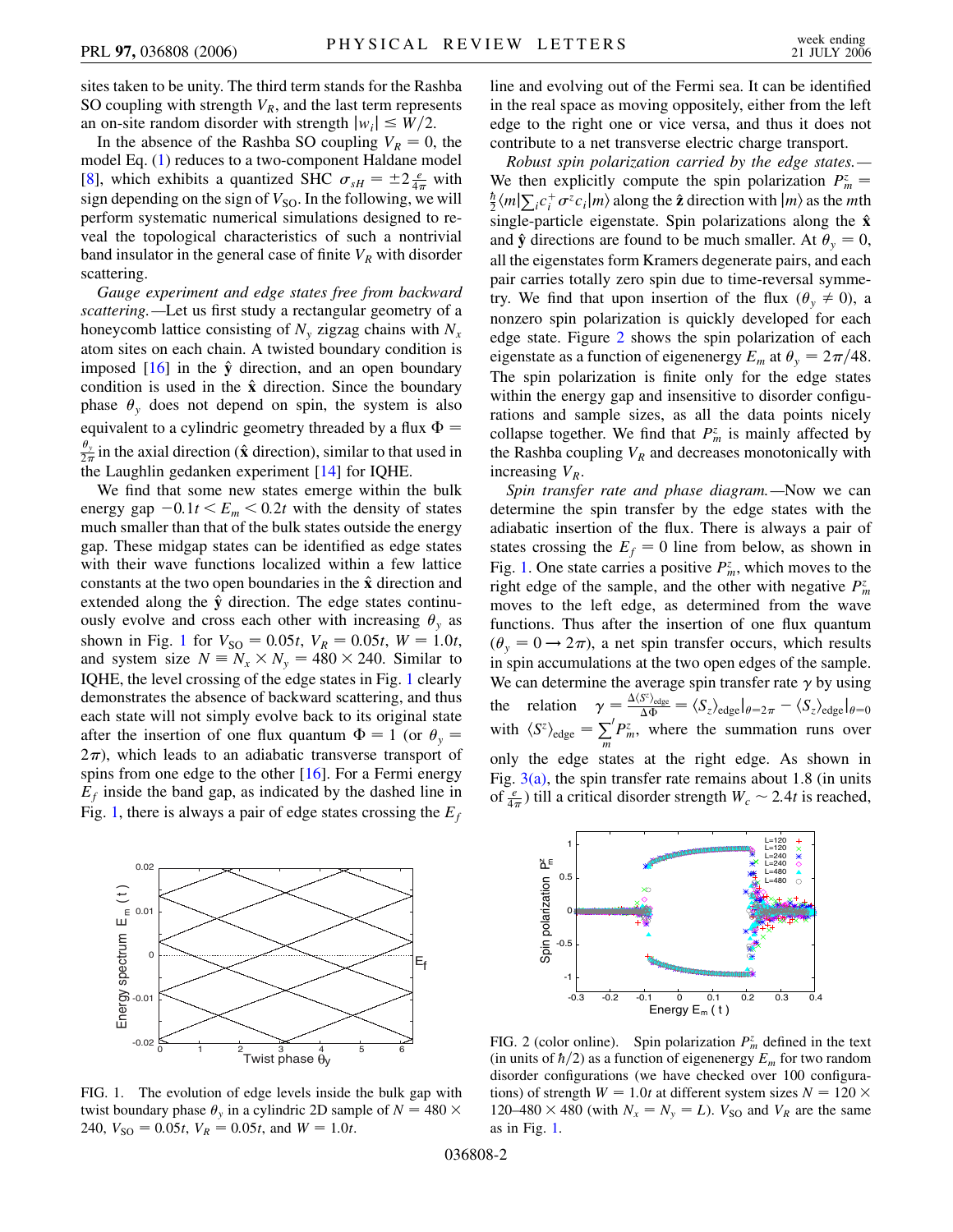



<span id="page-2-0"></span>FIG. 3 (color online). (a) Spin transfer rate  $\gamma = \frac{\Delta \langle S^z \rangle_{\text{edge}}}{\Delta \Phi}$  (in units of  $e/4\pi$ ) vs disorder strength *W* at  $V_{\text{SO}} = 0.05t$  and  $V_R =$ 0*:*05*t* averaged over 500 disorder configurations. (b) The phase boundary for the QSHE determined from the spin transfer, where the transition happens with a change of the numbers of edge channels from  $N_{\text{edge}} = 2$  to  $N_{\text{edge}} = 0$ .

beyond which  $\gamma$  vanishes quickly. By analogy with IQHE [\[14\]](#page-3-11), the spin transfer rate corresponds to a finite SHC of value around  $1.8 \frac{e}{4\pi}$ , which is nonquantized as spins are nonconserved. By determining critical  $W_c$  at different  $V_R$ 's through the calculation of the spin transfer rate, we obtain a phase diagram in the parameter plane of the Rashba coupling  $V_R$  and disorder strength *W*, which is shown in Fig.  $3(b)$ . We find that such a phase boundary is well correlated with the collapse of the bulk energy gap. In Fig.  $4(a)$ , we show that when  $W = 2.2t$  is very close to  $W_c = 2.4t$ , localized bulk states are still well separated in energy from the conducting edge states appearing between  $E \sim 0.0$  and  $0.07t$  with simple straight-line level crossing. With further increasing *W* to  $W = 2.8t$  slightly above  $W_c$ , the edge states and bulk states mix together, and level repulsion gaps show up, as indicated by the arrows in Fig.  $4(b)$ , which signals the presence of backward scattering and the collapse of the bulk energy gap.

*Topologically invariant Chern number matrix.—*At this stage, we have firmly established the connection between the QSHE in the model Eq. ([1](#page-0-0)) and the presence of edge states within the bulk band gap. In the following, we examine whether there exists a topological characterization of the bulk states as in IQHE, which is responsible for the existence of the edge states.

Generally, in diagonalizing the Hamiltonian Eq. [\(1\)](#page-0-0) one may introduce a generalized boundary condition [\[5,](#page-3-14)[17](#page-3-15)[,18\]](#page-3-16) for a 2D many-body wave function:  $\Phi(\ldots, \mathbf{r}_{i_{n}} + \mathbf{r}_{i_{n}})$  $\mathbf{L}_j$ , ...) =  $e^{i\theta_j^{\alpha}}\Phi(\ldots, \mathbf{r}_{i_{\alpha}}, \ldots)$ , where  $j = x, y$ , and the system length vector  $\mathbf{L}_x = \frac{N_x}{2} \mathbf{a}_1$  and  $\mathbf{L}_y = N_y \mathbf{a}_2$ , with  $\mathbf{a}_1$ and  $\mathbf{a}_2$  as two primitive vectors of the Bravais lattice. The twisted boundary condition is represented by  $0 \le \theta_j^{\alpha} < 2\pi$ , where  $\alpha = \uparrow$  and  $\downarrow$  denotes the spin index. Through a unitary transformation  $\Psi =$  $\exp[-i\sum_{\alpha}\sum_{i_{\alpha}}(\frac{\theta_{x}^{\alpha}}{L_{x}}x_{i_{\alpha}}+\frac{\theta_{y}^{\alpha}}{L_{y}}y_{i_{\alpha}})]\Phi$ , where the summation runs over all electrons of both spins,  $\Psi$  becomes periodic on a torus. One can then define the topological Chern numbers as [\[3](#page-3-2)[,18\]](#page-3-16)



<span id="page-2-1"></span>FIG. 4. (a) Level crossing below  $W_c$  at  $W = 2.2t$  in the energy region 0*:*0–0*:*07*t*. (b) The avoided level crossing (pointed by arrows) between edgelike states above  $W_c$  at  $W = 2.8t$  with changing  $\theta_{v}$ . Here,  $N = 240 \times 120$ ,  $V_{\text{SO}}$ , and  $V_{R}$  are the same as in Fig. [3\(a\)](#page-2-0) with  $W_c = 2.4t$ .

<span id="page-2-2"></span>
$$
C^{\alpha,\beta} = \frac{i}{4\pi} \iint d\theta_x^{\alpha} d\theta_y^{\beta} \left[ \left\langle \frac{\partial \Psi}{\partial \theta_x^{\alpha}} \middle| \frac{\partial \Psi}{\partial \theta_y^{\beta}} \right\rangle - \left\langle \frac{\partial \Psi}{\partial \theta_y^{\beta}} \middle| \frac{\partial \Psi}{\partial \theta_x^{\alpha}} \right\rangle \right],
$$
\n(2)

where the area integration is over a unit cell  $0 \le \theta_x^{\alpha}, \theta_y^{\beta} \le$  $2\pi$ . With  $\alpha$ ,  $\beta = \uparrow, \downarrow$ ,  $C^{\alpha,\beta}$  form a 2 × 2 CNM [\[18\]](#page-3-16).

The many-body wave function  $\Psi(\theta)$  is necessarily a smooth function of the boundary phase  $\theta = {\theta_x^{\alpha}, \theta_y^{\beta}}$ when the energy gap remains. One can then prove the exact quantization of  $C^{\alpha,\beta}$  by strictly following the argument of Thouless *et al.* [[3](#page-3-2)]. Each topologically invariant matrix element  $C^{\alpha,\beta}$  should remain unchanged until the energy gap collapses. Considering the simple case without the Rashba coupling term  $(V_R = 0)$ , the only nonzero matrix elements are the diagonal ones:  $C^{\alpha,\alpha} = \eta_{\alpha}$  with  $\eta_{\uparrow} =$  $-\eta_1 = 1$  for  $V_{\text{SO}} > 0$ , which change sign with  $V_{\text{SO}}$ . While the total charge Chern number  $C_c \equiv \sum_{\alpha,\beta} C^{\alpha,\beta}$ (corresponding to the total charge Hall conductance of the system) [\[18](#page-3-16)] cancels out, the total spin-related Chern number is quantized to  $C_{\rm sc} \equiv \sum_{\alpha,\beta} \alpha C^{\alpha,\beta} = 2$ , which represents the spin-Hall response when a common electric field for both spin components is imposed along the  $\hat{y}$ direction. In this spin decoupled limit, the quantized spin Chern number  $C_{\rm sc}$  is associated with the SHC by  $\sigma_{sH}$  =  $C_{\text{sc}} = 2$  in units of  $\frac{e}{4\pi}$ .

Now we turn on the Rashba coupling and numerically determine  $C_{\rm sc}$ . This can be done either by calculating each  $C^{\alpha,\beta}$  first or carrying out the integration in Eq. [\(2](#page-2-2)) for the opposite boundary condition along the **x**^ direction (spin